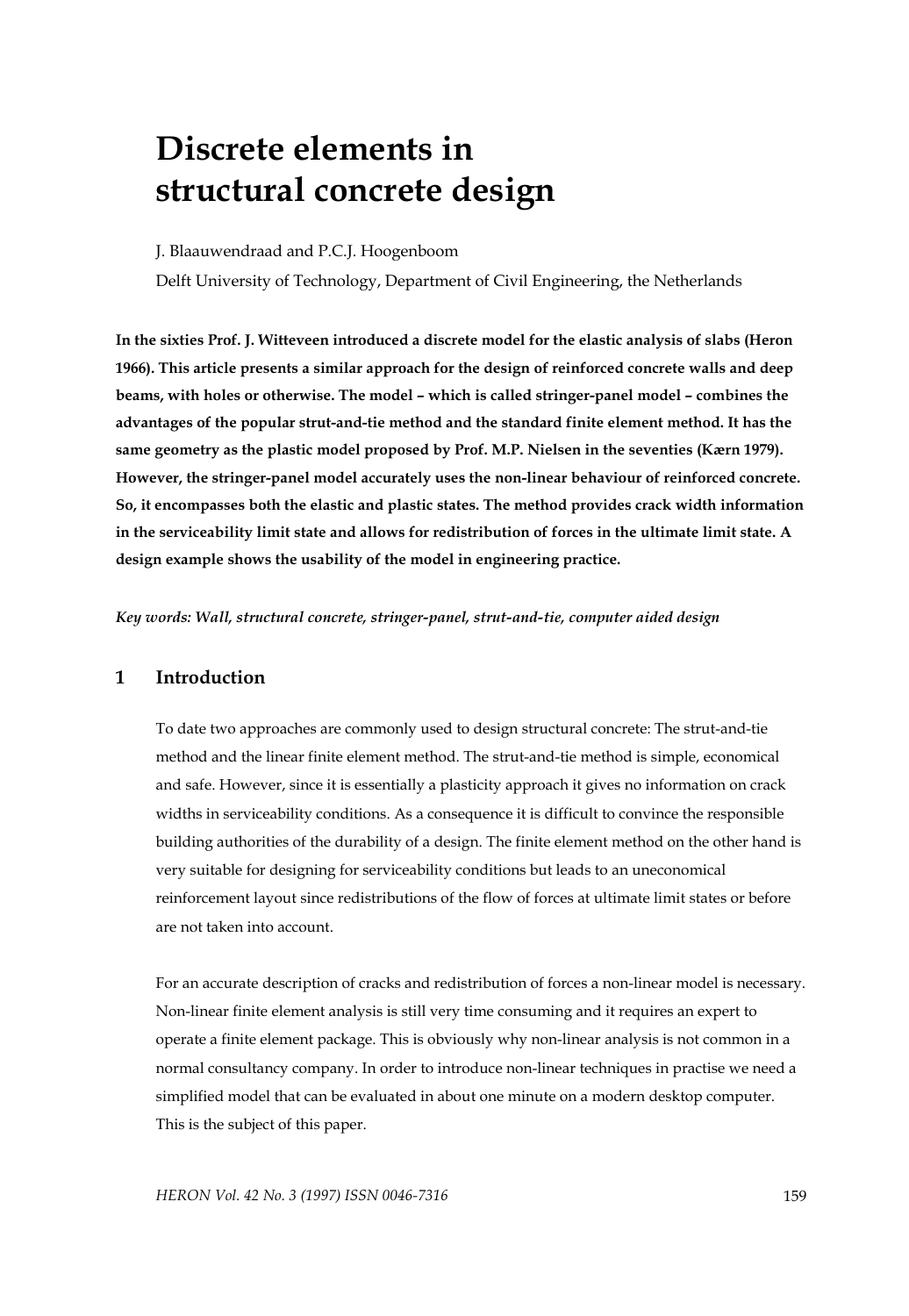#### **2 Stringer-Panel Model**

As can be observed in every day practise, the resulting reinforcement of walls and deep beams is often concentrated in bundles along the edges and around holes. Starting from this geometry we developed a discrete element model in which some elements called *stringers* contain main reinforcing bundles and others called *panels* contain a distributed reinforcing mesh (see figure 1).



*Fig. 1. Stringers and panels are the building blocks of a concrete wall model.* 



*Fig. 2. An exploded view of a stringer-panel model of a beam shows that all elements are perfectly in equilibrium.* 

The beam in figure 2 is modelled as an assembly of stringers and panels. Panels and stringers are in perfect equilibrium and as such the method is similar to the strut-and-tie method (Schlaich et al 1987). However, a stringer-panel model takes compatibility conditions into account because the stringers and panels have grips that are connected with nodes. As figure 3 shows, a panel has four grips with which it can be connected to adjacent stringers. A stringer has three grips with which it can be connected to other stringers, panels, supports or forces.

 The stringer and panel relations were derived with complementary potential energy and a hybrid method. Both the stringer and the panel have four integration points. The modified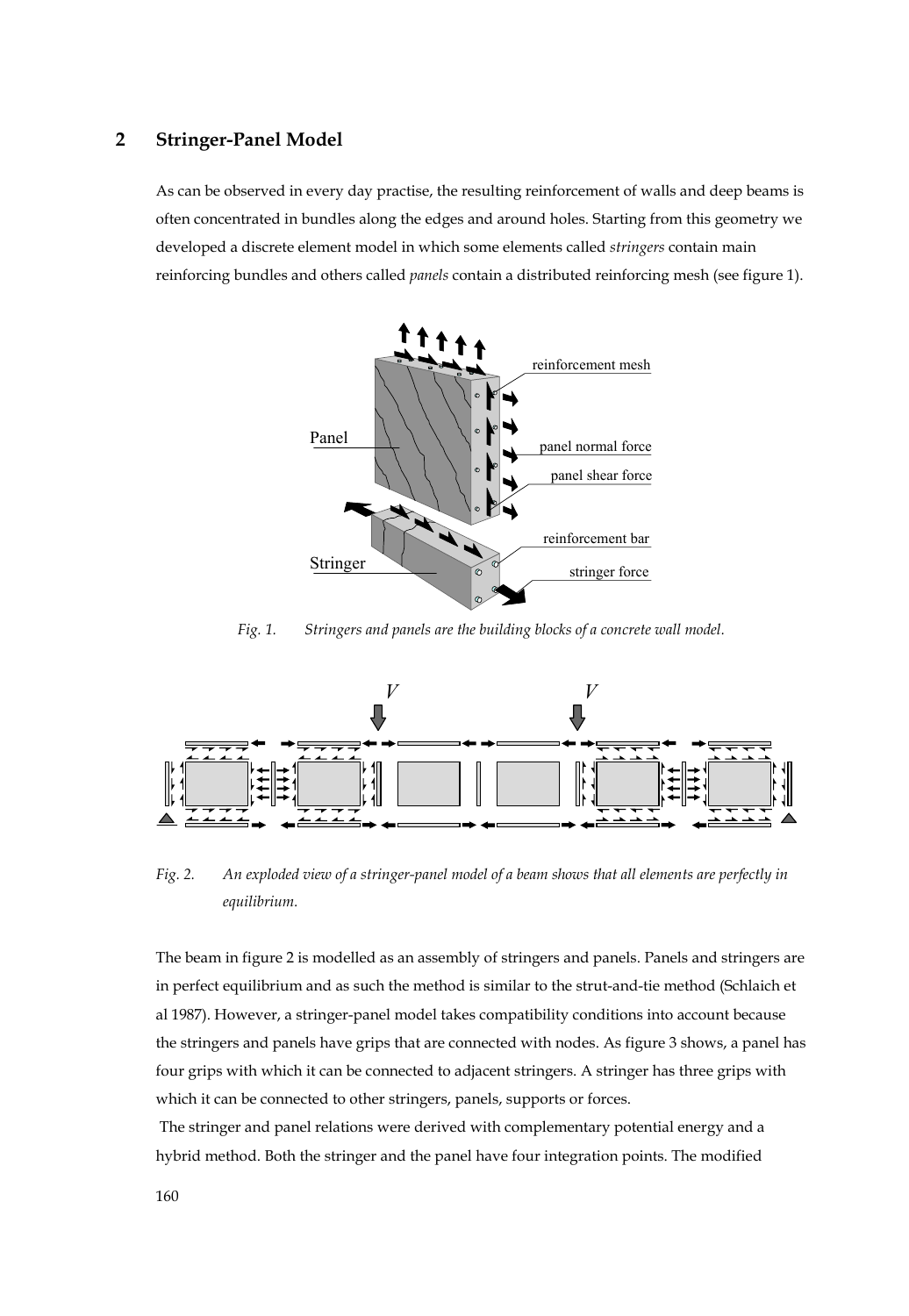compression field theory (Collins et al 1986) was adopted to evaluate the material behaviour. In this simple model for membrane stresses the concrete can both crack and crush and the reinforcement can yield. The stringer-panel model is used for both linear and non-linear analysis. In the linear model the panels carry only shear stresses while the stringers carry all normal stresses. In the non-linear model, however, shear stresses only proved to be not enough to describe the wall behaviour accurately. Therefore, in a non-linear analysis the panels can carry both shear and normal stresses as can be seen in figure 2.



*Fig. 3. A stringer-panel model can be assembled from simple components.* 

## **3 Validation**

Stringer-panel model results have been compared with experiments like bending and shear failure of a slender beam, shear walls and deep beams. So far the results show that the accuracy is satisfactory from a design point of view. Here, the computation results are presented and discussed of shear failure of a slender beam.

Figure 4 shows the results of 178 shear test, reported in the literature (Bræstrup et al 1997) together with the results of a number of stringer-panel computations. Only one panel element was used over the beam height. At the horizontal axis of figure 4 the amount of stirrup



*Fig. 4. Results of 178 shear test (dots) compared with stringer-panel computations (line) of slender beams*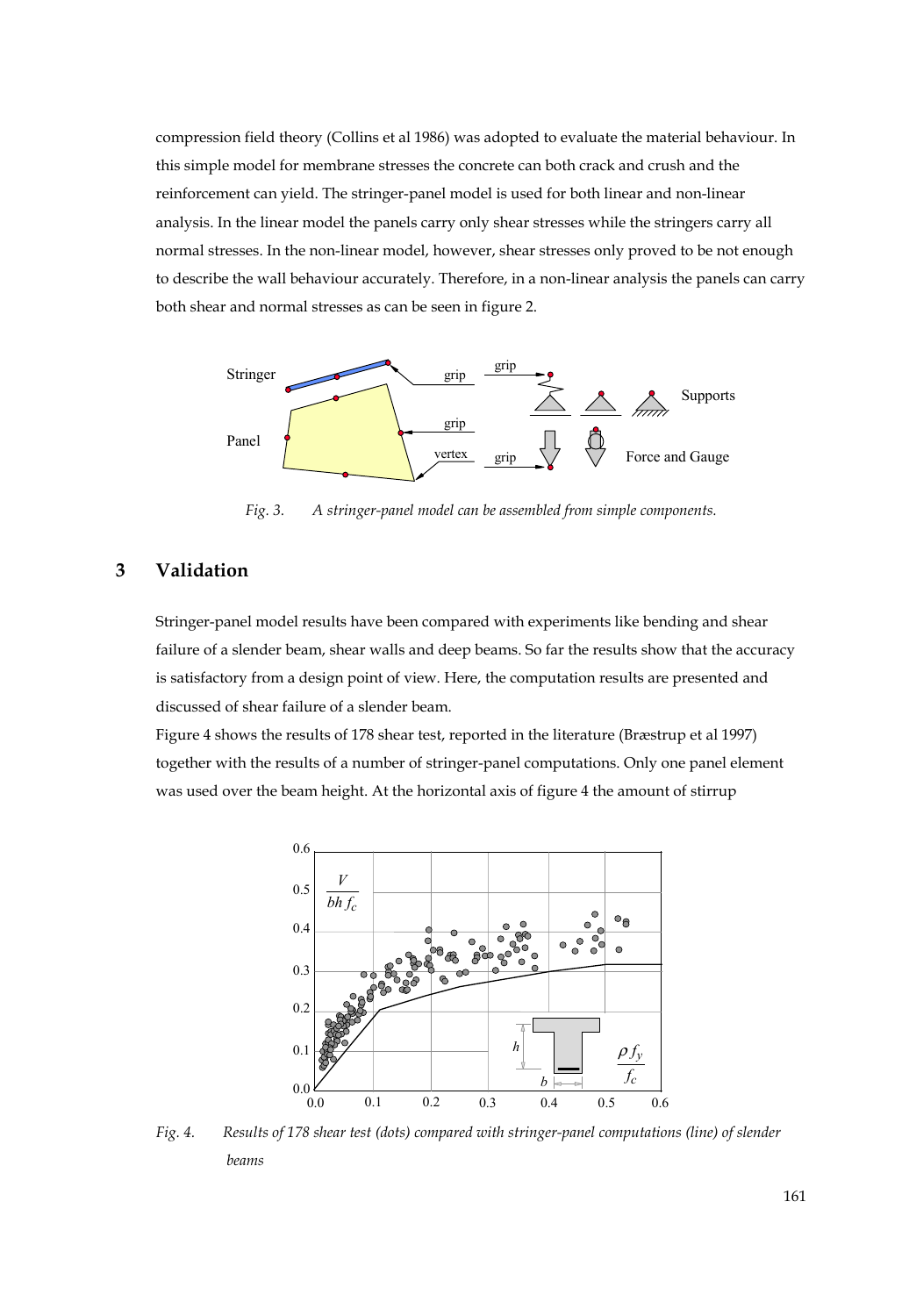reinforcement is depicted and at the vertical axis the shear strength. As the graph shows, the model gives a conservative prediction of the beam ultimate load. This result can be understood if one considers that the model is in essence an equilibrium system. According to the plasticity theory this results in an underestimate of the strength. In other words, a real structure somehow finds ways to carry load that are not included in the model. Of course this is only valid as long as proper detailing is provided since a stringer-panel model is too course for an accurate prediction of pull out of reinforcement.

It is emphasised that it is not our intention to add another method for design of stirrups to the many methods that already exists. The shear tests are only used to validate the model.

#### **4 Computer Program**

The computer program that is developed to apply the stringer-panel model is called SPanCAD (see figure 5). Its basic philosophy is that the designer is in control and makes decisions as to how to model the structure and where to place reinforcement and how much. The program assists with computations and gives warnings if mistakes are made.



*Fig. 5. With the SPanCAD program a model can be easily drawn and modified. The computation results can be displayed in several ways.* 

SPanCAD is an AutoCAD application for Windows that can be used to draw a simple model of a wall or deep beam including supports and loads. The components of the model (see figure 3) can be inserted with a few mouse clicks and moved or reshaped easily. The program displays linear elastic forces due to multiple load combinations in order to assist in the first dimensioning of the reinforcement. Subsequently, for dominant load combinations, the non-linear behaviour of the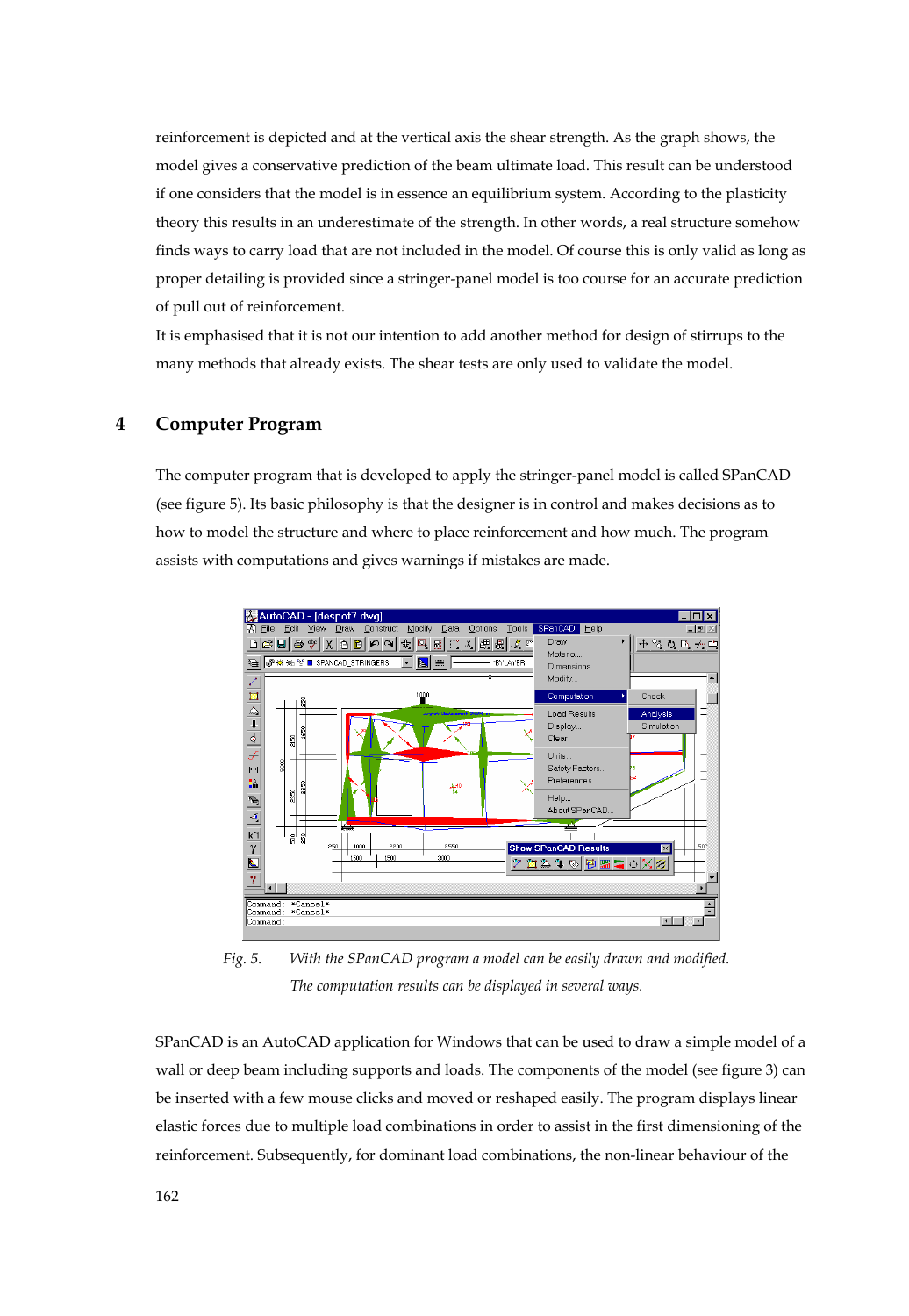structure can be simulated including redistributions, crack widths, collapse load and ductility. The results can be used to check and improve the design interactively. The program can also be used for three dimensional models of for example caissons and box-girder bridges.



*Fig. 6. The deep beam is loaded with one load combination consisting of concentrated and distributed loads. The beam thickness is 250 mm.* 



*Fig. 7.: The stringer-panel model is drawn on top of the deep beam. The stringers are depicted blue and the panels yellow.* 

### **5 Design Example**

The deep beam of figure 6 was first designed by Dr. Z. Despot at the ETH in Zürich as an example of plastic optimisation (Despot 1995). In this chapter we show our design process for this beam using a stringer-panel model. The design is summarised in table 2. Often, the geometry of the wall at hand is already available as an AutoCAD drawing. The stringer-panel model is drawn on top of this drawing with commands similar to the standard AutoCAD commands (see figure 7). Stringers are drawn around the hole, at the edges of the wall, at supports and at concentrated loads. Contrary to the elements of a strut-and-tie model the position of the stringers is for a large part determined by the geometry and load of the beam. The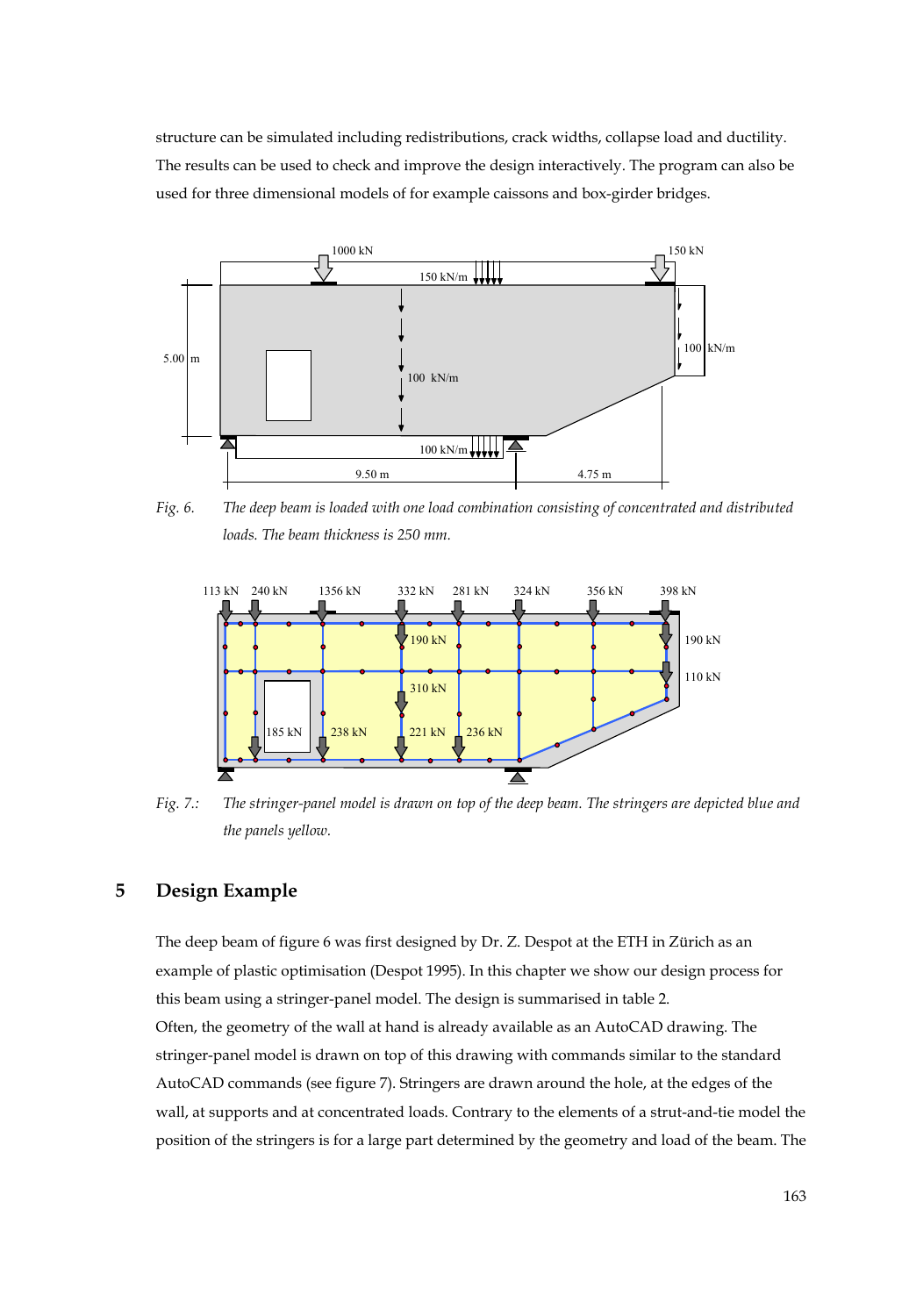

*Fig. 8. The linear stringer forces and panel forces are computed and displayed in only a second. Tensile forces are shown red and compression is green. The width of the colour is proportional to the size of the stringer force. The panel shear forces are shown in kN/m for a convenient selection of the distributed reinforcement.* 



*Fig. 9. The selected reinforcement consists for a large part of meshes and a number of bars. The symbol A refers to two meshes with bars Ø12 - 150 in both directions.* 

panels are simply drawn in-between the stringers. Distributed forces are lumped to the stringer ends.

Subsequently, a linear analysis is performed. The program computes the model deformation and the forces in the elements in only a second (see figure 8). If multiple load combinations are present the envelopes of the forces are displayed. Since the panels carry only shear forces and no normal forces, all normal forces are carried by the stringers. The stringers are usually positioned at the edges of the model resulting in a large lever arm for the moment and an efficient reinforcement layout.

The forces are used to select reinforcement in the stringers and panels. Of course, a minimum reinforcement has to be present for crack control in panels that are tensioned. The minimum reinforcement ratio  $\rho_{min} = 0.0058$  is calculated from the concrete and steel tensile strengths using appropriate characteristic values. A standard mesh at both surfaces of  $\varnothing$ 12-150 = 1508 mm<sup>2</sup>/m can fulfil this requirement. The panel with the largest shear force needs  $681000 / 460 = 1480$ mm2 of reinforcement in both directions (see fig. 8 and table 1). So, the minimum reinforcement is just enough for this panel and more than enough for the other panels.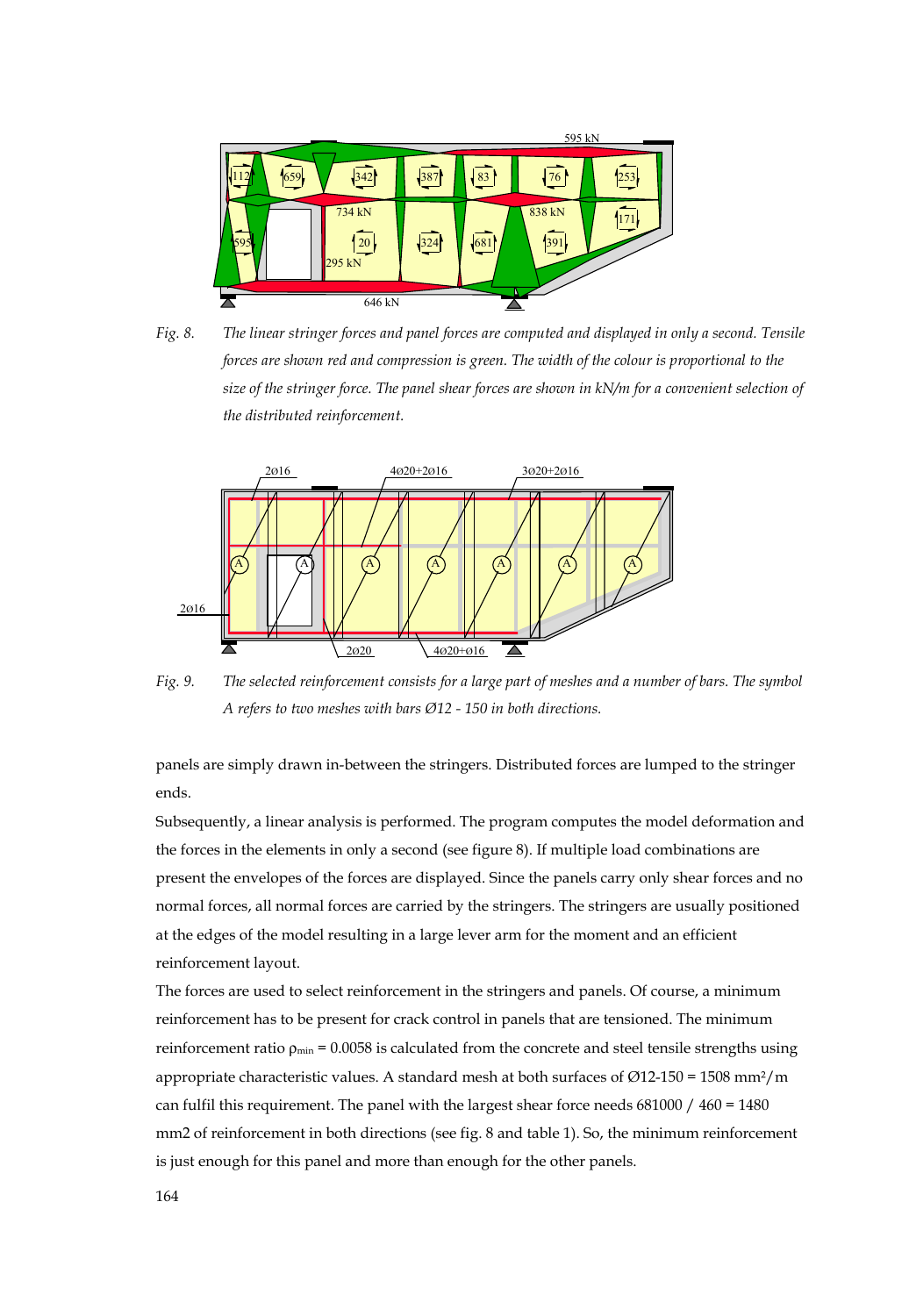This wall example has only one load combination, so, substantial redistributions cannot be used to apply less reinforcement. Nevertheless, we choose not to reinforce the horizontal tensioned (red) stringers in the middle of the wall above the right support because it is inconvenient to put these bars in place at the construction site. We just remove the stringers and see what will happen in the subsequent simulation. The resulting reinforcement layout is presented in figure 9. The concrete dimensions of the stringers are 250 mm thick and 140 to 900 mm wide depending on the available wall material and the effective tension area. The panels are each 250 mm thick. The properties of the wall materials are summarised in table 1.

*Table 1. The properties of the wall material are design values for both ultimate and serviceability conditions. An average value is used for the concrete tensile strength and a safe value for its compressive strength.* 

| Concrete               |           |     | Steel Reinforcement      |        |            |
|------------------------|-----------|-----|--------------------------|--------|------------|
|                        |           |     |                          |        |            |
| Compressive Strength   | $-19.5$   | MPa | Yield Strength           | 460    | <b>MPa</b> |
|                        |           |     |                          |        |            |
| Young's Modules        | 30000     | MPa | Young's Modules          | 200000 | MPa        |
|                        |           |     |                          |        |            |
| Tensile Strength       | 2.2       | MPa | <b>Hardening Modules</b> | 0      | MPa        |
|                        |           |     |                          |        |            |
|                        |           |     |                          |        |            |
| <b>Ultimate Strain</b> | $-0.0035$ |     | Ultimate Strain          | 0.05   |            |
|                        |           |     |                          |        |            |

In a simulation of the behaviour of the non-linear model the load factor  $\lambda$  is incremented from 0 until 1 at which the total load combination is carried by the model. A linear constitutive relation was selected for the stringers without reinforcement and a non-yielding relation for the reinforced stringers (see figure 10).

The simulation shows that at the right hand side of the model much of the previous stringer forces now is carried by the panels (see figure 11). Some redistribution of forces occurs from below the hole to above the hole because the bottom stringers crack over their full length and elongate considerably. Striking is that the horizontal stringer force above the hole almost doubles in size. The reason is that the panel above the hole starts to fail and in doing so it dilates substantially. Consequently, the adjacent stringers have to elongate and since they are not



*Fig. 10. The reinforced concrete in the stringers can be represented with several constitutive relations.*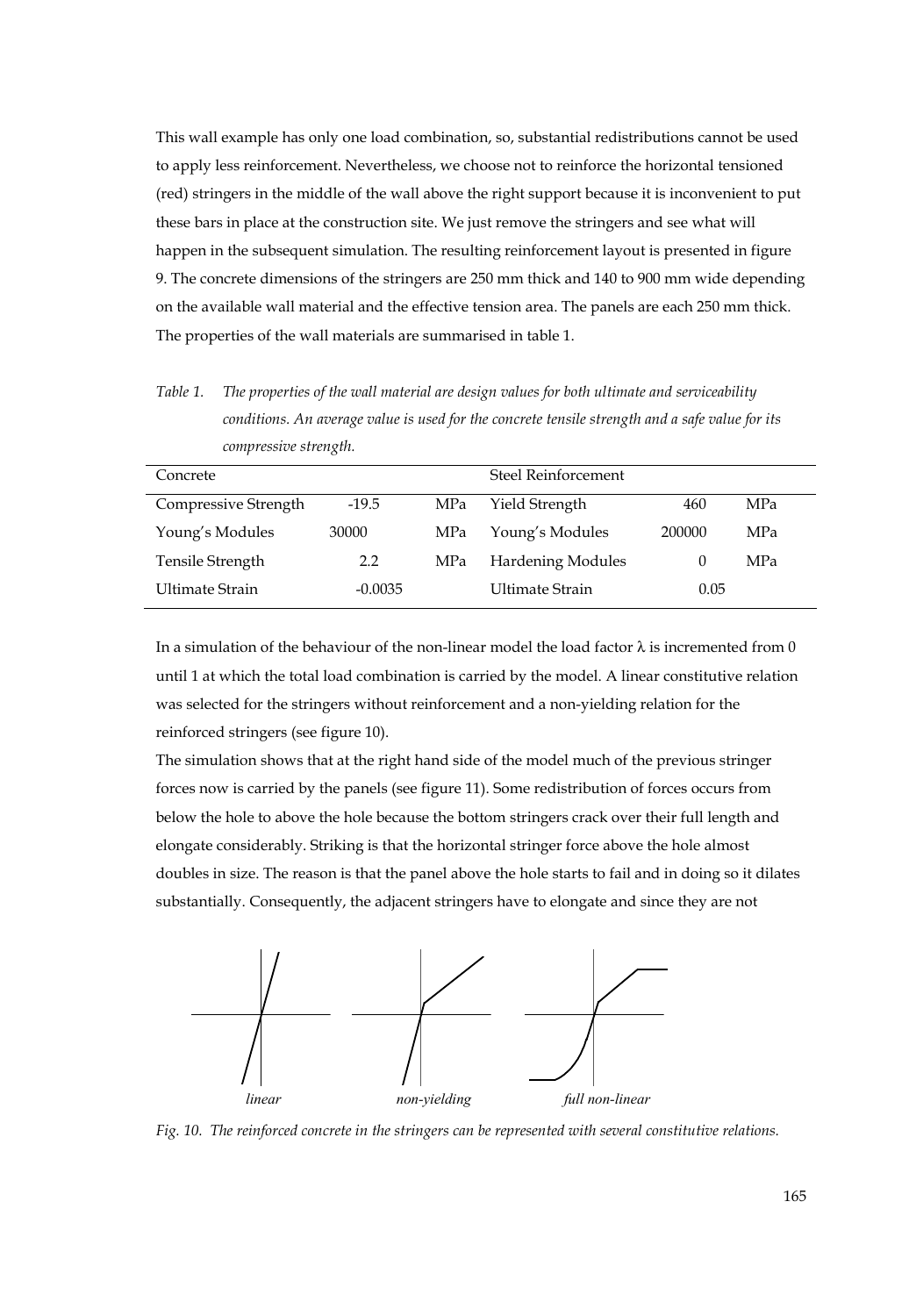

*Fig. 11. The stringer forces and panel forces at ultimate design load (*λ *= 1.0) show some redistributions. At the right hand side the panel reinforcement carries a substantial part of the forces which were carried by the stringers before. At the left hand side the forces are redistributed from below to above the hole of the deep beam.* 



*Fig. 12. The final reinforcement layout consists of 1240 kg steel in the panels and 310 kg steel in the stringers.* 

allowed to yield the stringer forces increase, showing exactly how much reinforcement is needed to prevent failure.

The stringer reinforcement is adapted as shown in figure 12. Subsequently, a new simulation was done up to failure using full non-linear behaviour of stringers and panels. The ultimate load occurs at a load factor  $\lambda$  = 1.1 and the displacement at collapse is 16 mm (see figure 13).



*Fig. 13.* 

*The simulation of the beam behaviour up to the ultimate limit state. At the vertical axis the load factor* λ *is displayed and at the horizontal axis the displacement of the top of the beam just left of the hole. The model can carry 10 % more than the load combination requires*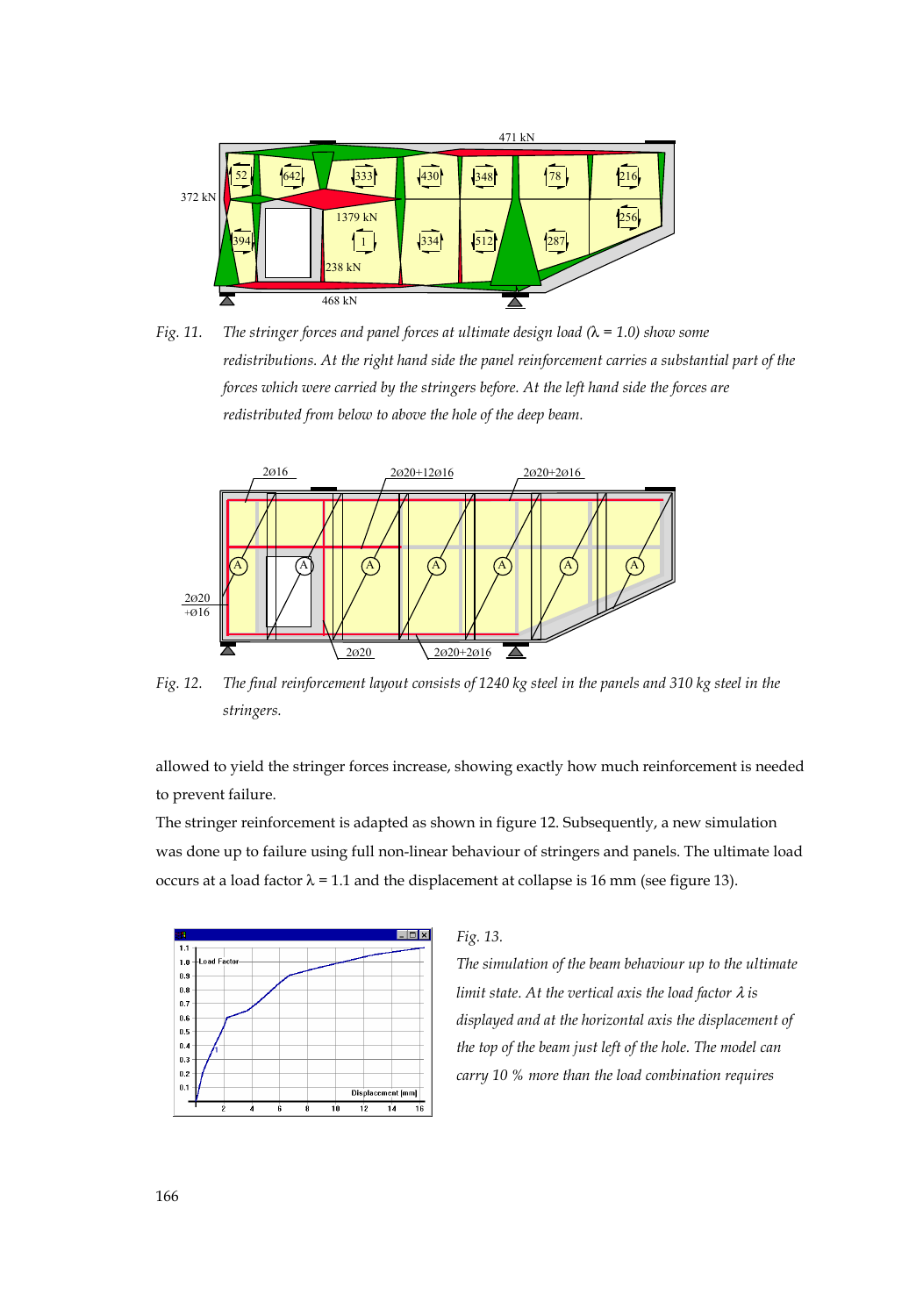

*Fig. 14. Only a few elements are cracked at serviceability conditions (*λ *= 0.8). The cracks are displayed*  in the panel midst and stringer ends. The largest crack width is 0.26 mm.

*Table 2. The design process with a stringer-panel model consists of 9 steps.*

| $\mathbf{1}$   | Draw the concrete shape with dimensions in AutoCAD.                                   |
|----------------|---------------------------------------------------------------------------------------|
| 2              | Draw a stringer-panel model.                                                          |
| 3              | Do a linear analysis with SPanCAD for all load combinations.                          |
| $\overline{4}$ | Select main and distributed reinforcement and dimensions of the stringers and panels. |
| 5              | Do a simulation with non-yielding stringers of the dominant load combinations.        |
| 6              | Check the simulation results and improve the design.                                  |
| 7              | Do a simulation with full non-linear behaviour and each load combination.             |
| 8              | Check the simulation results.                                                         |
| 9              | Detail the reinforcement.                                                             |

In this example the design load in serviceability conditions is defined as 80 % of the design load for ultimate conditions. The cracks in the stringers and panels at serviceability load are shown in figure 14. The maximum crack width is 0.26 mm which is allowed in normal environmental conditions.

The total mass of steel reinforcement is 1550 kg, which consists of 1240 kg minimum reinforcement in the panels and only 310 kg in the stringers. The plastic optimisation as referred to in the beginning of this chapter gives a reinforcement mass of 1070 kg. The difference is mainly caused by a larger minimum reinforcement used in the stringer-panel model which was considered to be necessary for crack control. A design with the linear finite element method results in 1920 kg reinforcement (Despot 1995). The reinforcement quantities mentioned do not include detailing reinforcement or losses due to cutting.

The design process can be summarised in 9 steps as shown in table 2. Compared to a traditional design, steps 5 trough 8 are added which allow the structural engineer to see how his designed wall or deep beam behaves and to make improvements to the reinforcement.

Finally, it is emphasised that proper detailing of the reinforcement is essential in order to prevent premature failure. For example at the right top corner and the left bottom corner of the